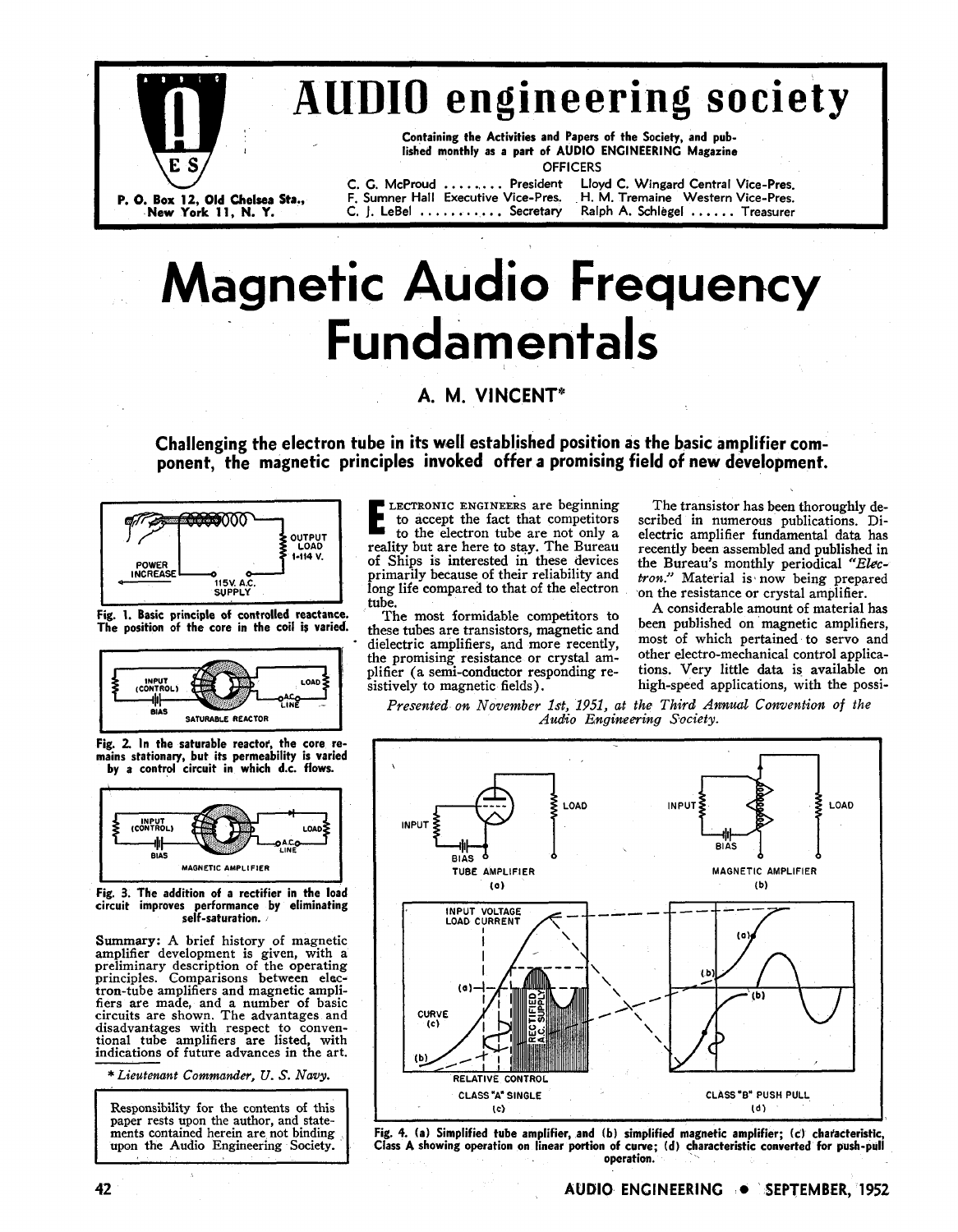

**Fig. 5. Simplest form of audio amplifier employing magnetic principles.** 



Fig. 6. Single-stage audio amplifier capable of **gains up to several hundred.** 

ble exception of some special magnetic computer circuits, responding to impulses up to 400 kc. Only minor exploratory tests have been made with magnetic circuits at audio and radio frequencies. These tests showed that gains of over 100 per stage can be obtained at audio frequencies and at radio frequencies up to 200 kc. These experiments were made primarily to demonstrate the feasibility of using the device at these frequencies. Reasonable amplification fidelity was obtained, but with low efficiency. Before any attempts were made to improve the efficiency, the developments were terminated in favor of more pressing **demands**  in the computer field. Research in this field was considered more important due to the greater number of tubes involved.

It is believed no further efforts have been made towards developing magnetic audio amplifiers in this country, although it is understood a 500-watt magnetic audio unit was designed for a European airport, showing excellent response up to 7000 cps. The carrier power supply in this instance was 20 kc. This installation, however, required hot-cathode rectifiers.

Recent improvements in core material, rectifiers, and circuitry have elevated the magnetic amplifier, within its limitations, to a reasonably competitive position with the tube amplifier.

#### **Description**

For those not familiar with the basic principles of the magnetic amplifier itself, the following description and figures may be helpful.

*Figure* 1 shows a coil of wire surrounding an iron core. With the core completely within the coil, the reactance to a.c. will be high, restricting the flow of current to the load; with the core removed the impedance drops to about that of the d.c. resistance of the wire; intermediate positions of the core vary the power to the load accordingly. Since it would be difficult to move the core rapidly to follow an audio frequency, a

separate winding is used to control the saturation of a stationary core, as shown in *Fig. 2.* This would be satisfactory as an amplifier except that the power sensitivity would be relatively low since the control ampere-turns must be equal to the load ampere-turns, plus sufficient ampere-turns to control the core.

In *Fig.* 3, a rectifier is inserted in series with the load circuit. This eliminates the negative output-winding current pulses that drive the core away from saturation which would require a greater cancelling control-winding current. This is referred to as self-saturation. Selfsaturation is not the inclusion of positive feedback, but the elimination of negative feedback whereby the control current for a given output voltage is made independent of the output current. Because of the increased power sensitivity, selfsaturation circuits are usually considered for audio applications.

In order to understand the principles involved in audio frequency, a rough analogy between a tube and a magnetic amplifier should be made. Any attempt



**Fig. 8. Typical arrangement for radio receiver use, employing magnetic amplifier circuits throughout.** 

to analyze the magnetic amplifier in direct relation to a tube requires that certain assumptions be made, as this amplifier differs considerably from those using electron tubes. However, since the input saturation-control voltage vs. load current of an iron core can be made to follow almost precisely that of a tube, a theoretical analysis can be made on the straight portion of the curve.

#### **Analysis of Operation**

*Figures 4* (a) and (b) are sketches of a tube and magnetic amplifier; (c) is a curve showing magnetic saturation vs. impedance in a magnetic amplifier. Since this curve almost duplicates that of certain type tubes, operating characteristics of both can be plotted on the same curve. For a fair comparison the "plate" supply of both amplifiers must be a.c., for a magnetic amplifier will not control d.c. If this amplifier is to be used to amplify audio frequencies, the supply frequency should be above audibility-at least three times the highest frequency to be controlled. Since both amplifiers are single ended, they must be operated as class A, half way up the slope, as shown in curve (c), point a. The operation analysis then follows along the lines of a class A tube amplifier.

These amplifiers working as class A would not only be inefficient, but provisions would have to be made to separate the carrier from the voice frequencies; consequently they would be normally operated class AB push-pull. With this connection the carrier can be biased out, as indicated by point  $b$  in  $(c)$ . This makes it possible to use coils and rectifiers of lower capacity. (In machinery applications, control is usually effected near the upper end of the saturation curve, near the point of abrupt saturation. This results in greater power sensitivity.) With push-pull connection the "plate" supply rectified pulses are also doubled and smoothed out. *Figure*  4 (d) shows idealized push-pull transfer curves.

*Figures* 5 and *6* show further developments of push-pull amplifiers. *Figure 6*  is *a* single-stage amplifier capable of gains up to several hundred. Control and bias windmg are sbown as two single loops; actually they consist of four individual coils wound aiding and opposing to cause an alternate high and low impedance in each pair of load reactors. This results in a rather low efficiency, necessitating relatively large reactors and rectifiers, but does result in improved fidelity when using components not specifically designed for the purpose. *Figure* 7 shows another circuit developed for audio frequencies, and *Fig.* 8 outlines the general application as a whole. Although these schematics are



Fig. 7. Further steps in development of suitable circuit for audio applications.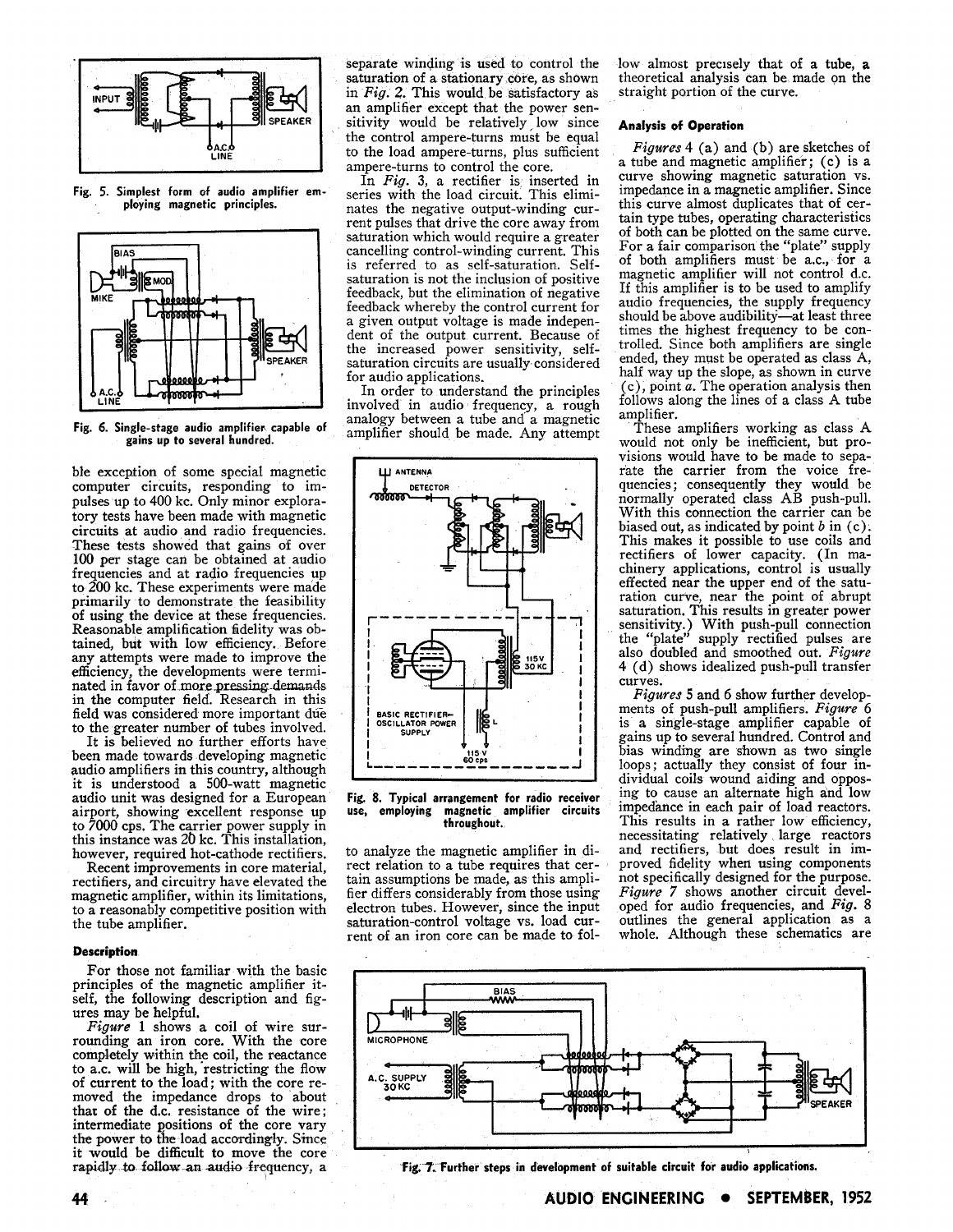

**Fig. 9. Production model of 400-cps, 10-watt control amplifier-approximately same size as that required for a 5-watt audio unit. For audio use a different core material and higher-fre-quency carrier would be used.** Photograph courtesy Magnetic Amplifiers, Inc.

possibly too simplified, they illustrate the operating principles. Design specifications would call for a better oscillator power supply. In addition, the amplifiers would include inverse feedback, bridge rectifiers, padding, filtering, and so on. *Figwe 9* shows a production model of a 400-cps, 10-watt control amplifier. The manufacturer indicates a 5-watt audio component would be comparable in size and weight.

#### **Performance**

*Figure* 10 is an oscillogram of the output waveform of a 100-watt magnetic amplifier built two years ago to determine the capabilities of the device-at audio frequencies. The circuit used was that of *Fig. 6; Fig.* 11 shows the response curves. A 10-kc motor generator was used as a power supply, and the 10 kc ripple can be noted on the peaks of the signal frequency.

The curves indicate remarkably good



**Fig. 10. Output waveforms for various frequencies. These cuts were made from actual oscillograms made from a 100-watt magnetic amplifier.** 

reproduction, considering the fact that ordinary machinery-type reactors and rectifiers were used in the amplifier.

Oscilloscope patterns indicating the response of magnetic core material triggered by 1-mc pulses are shown in *Fig.*  12. Although only remotely related to audio applications, they are included to show that the response of a magnetic amplifier is adequate for any radio requirements.

The core material used to obtain the above patterns was 4-79 molybdenum steel tape 1/8-mil thick and 3/32-in. wide; the ratio of inductance from zero to maximum saturation was 4:1; the power supply was **3** mc at 20 volts. Indications are that the response of steel tape core material is superior to the currently available ferrite cores at this frequency.

According to two British investigators, Williams and Noble, it is possible to amplify control signals of  $10^{-18}$  watts at a bandwidth of 10 cps in a special magnetic amplifier having a basic limitation of  $4 \times 10^{-20}$  watts due to thermal noise. Barkhausen effects in the same magnetic amplifier are equivalent to a signal input of  $10^{-19}$  watts for a bandwidth of 1 cps. Drift is the major limiting factor in low-input applications.

From the above investigations it is apparent that the low-level limits of the amplifier are adequate to meet normal requirements. It has already demonstrated its ability to amplify relatively pure sine waves well into the r.f. spectrum.

Indications are that magnetic ampli-



**Fig. 11. Response curves for 100-watt amplifier used in making oscillograms of Fig. 10.** 

fiers have several advantages over equivalent tube amplifiers, namely :

1. Reliability. The rectifier is the lifedetermining factor. Selenium rectifiers currently in use have a normal life expectancy of around 60,000 hours. Modern crystal rectifiers have a similar life, with a much higher efficiency, but are limited, at the present stage of development, to a forward current of about 500 ma, and an inverse peak voltage of 400.

*2.* Require no warm up time.

**3.** Power consumption (with push-pull class B connection) during standby periods is low.<br>4. Fewer components.

5. Rugged; practically indestructible. *6.* Will withstand considerable overloads.

7. Unbalanced effects in balanced circuits, due to cathode emission changes,



**Fig. 12. Magnetic flip flops driven at high rates. Upper pair of photos in each box show input pulses which are, in each case, minimum amplitude required to set flip flop. Increased pulse amplitude is required at highet rates. The lower photos show r.f. envelopes. (A) Pulse repetition rate** = **2000 pps. (Time between pulses** = **500 psec) R.F. envelope** = **1.42 mc. (B) Pulse repetition rate** = **20,000 pps. (Time between pulses** = **50 psec) R.F. envelope**  = **1.32 mc. (C) Pulse repetition fate** = **200,000 pps. (Time between pulses** = **5 psec) R.F. envelope** = **1.4 mc. (Dl Pulse repetition rate** = **400,000 pps. (Time between pulses** = **2.5 psec) R.F. envelope** = **1.5 mc.** 

are less, because the stability of a rectifier is greater than that of a hot cathode.

8. Relatively unaffected by fungus, moisture, and heat.

The disadvantages are :

1. Currently, until mass production of core material and rectifiers is estab-<br>lished, these amplifiers will cost more.

2. No suitable static r.f. power supply is available. This makes it necessary to use a tube oscillator as a power supply. This is not a serious disadvantage, however, when one considers that an electron *[Continwed on page* **731**